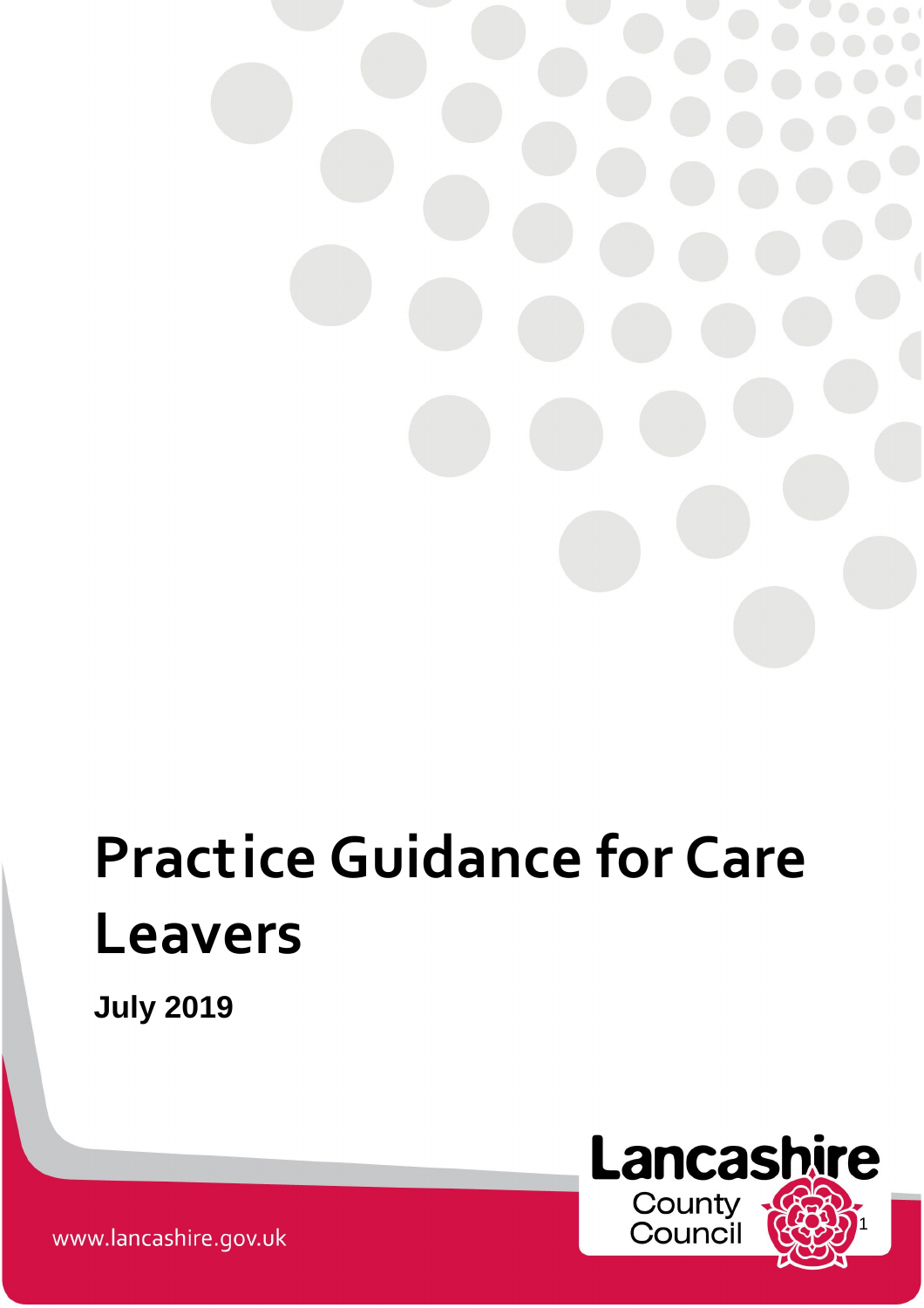# **Lancashire County Council – Corporate Parenting**

# **Practice guidance for preparing Children Looked After for independence:**

## **Updated July 2019**

### **Introduction:**

Lancashire County Council ensure that they exercise their responsibilities, towards children looked after and care leavers, by upholding the seven corporate parenting principles, as set out in Section 1 of the Children and Social Work Act 2017:

- 1. To act in the best interest and promote the physical and mental health and wellbeing of those children and young people.
- 2. To encourage those children and young people to express their views, wishes and feelings.
- 3. To take into account the views, wishes and feelings of those children and young people.
- 4. To help those children and young people gain access to, make the best use of, services provided by the local authority and relevant partners.
- 5. To promote high aspirations and seek to secure the best possible outcomes for those children and young people.
- 6. For those children and young people to be safe and for stability in their home, relationships and education or work.
- 7. To prepare those children and young people for adulthood and independent living.

This practice guidance outlines the expectations of social workers who are involved in the care planning of adolescent children in our care.

#### **Health and Wellbeing:**

All children in care receive annual health assessments, social workers should read the assessment resulting from this and promote attendance to the assessment itself. All young people leaving care will have a health passport, provided by the children looked after (CLA) nurse, this contains their NHS number, GP and Dentist details and date of last dental check. It also details their immunisation schedule and indicates whether or not their immunisations are up-to-date. If their immunisations are incomplete, it advises them to make an appointment at GP surgery and tells them what immunisations are outstanding.

All children looked after need to be registered with a GP and dentist and these details of these need to be recorded in the case file.

All children looked after should have a Strengths and Difficulties Questionnaire (SDQ) completed annually by the carer, it is good practice for these to be completed by the young person, social worker and education provision alongside the carer's assessment, for the most accurate assessment of emotional wellbeing. In cases where a young person is scored as Borderline or Abnormal consultation with SCAYT+ (supporting carers and young people together) must take place and a referral to CAMHS.

For young people who have additional needs and/or mental health issues a referral to Adult Transitions needs to be completed at the age of 16. Should a young person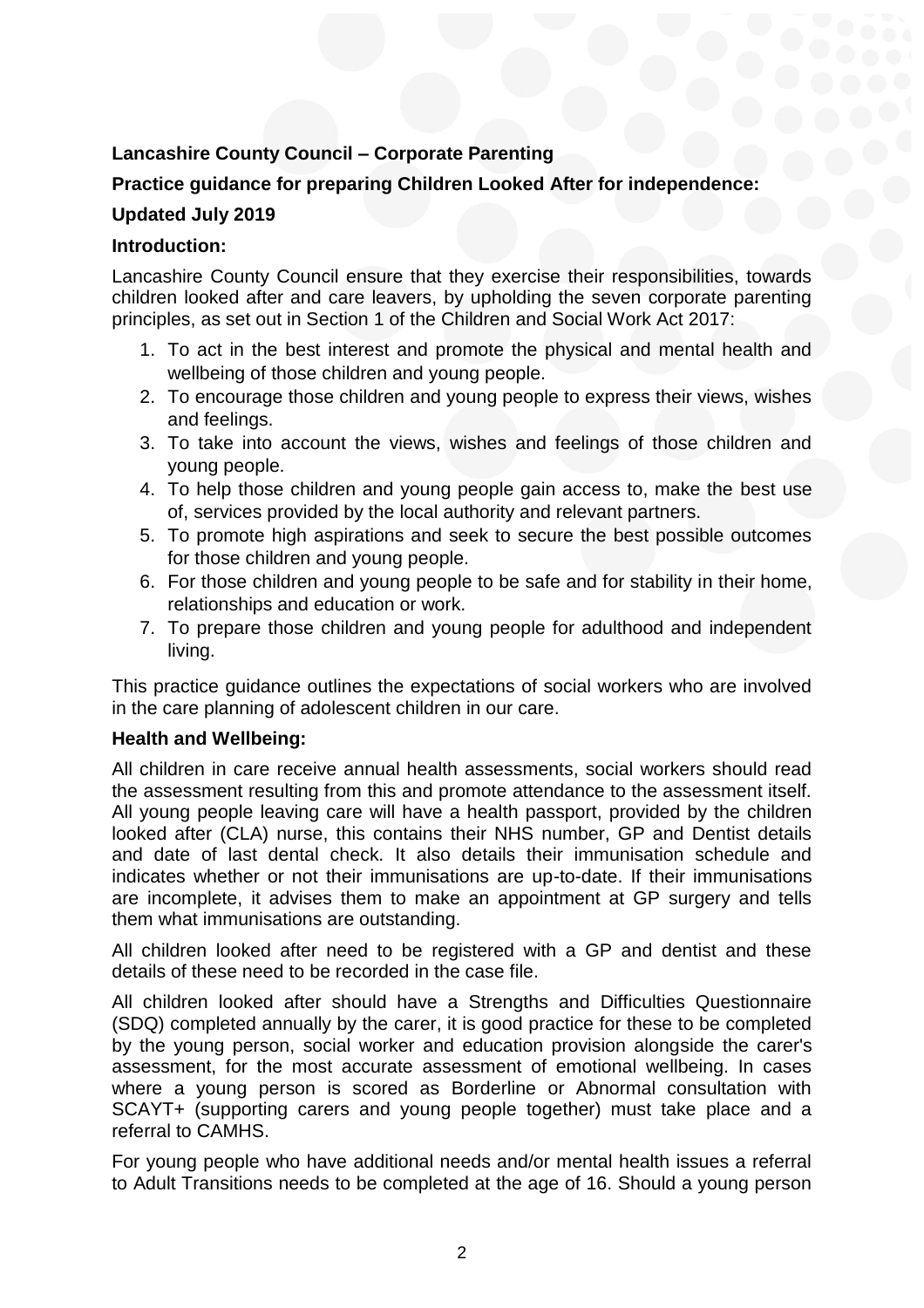require specialist accommodation in adulthood, this referral needs to be completed at the earliest opportunity to ensure that the correct provision is sourced in time.

Positive activities need to be promoted in placements and at school. This should form part of the care plan/pathway plan for the young person and most placement providers should facilitate and fund any activities. In cases where this is not possible activities and equipment for activities can be accessed through PEPSA funding (funding through the virtual school) and if the young person is accommodated in leaving care provision there are activity allowances within the leaving care financial procedures.

A healthy diet and information regarding how to access a healthy diet should be provided through the placement and the social worker. Young people need to be encouraged and supported to prepare balanced meals.

#### **Views of children and young people and how they are responded to:**

Lancashire children looked after should all have access to the Mind of My Own app', this enables them to contribute to their reviews and provide feedback regarding the care and support they receive.

All Lancashire CLA and Care Leavers should be made aware of the children in care council/LINX and POWAR, which are delivered by Barnardos. Lancashire commission Barnardos to deliver our participation offer, the children in care council/LINX is for children and young people who are looked after and care leavers. POWAR is the Council for Children with Disabilities and Special Needs.

There are participation groups that are set up locally by the Lancashire's Leaving Care Service, social workers need to ensure that their young people are aware of how to access these and support available for travel.

Social workers need to be aware of advocacy services and independent visiting services provided by The National Youth Advocacy Service.

Social workers need to consider and record the views of the children and young people they work with. Young people need to contribute and be engaged in the planning process, with the benefit of accurate information and realistic expectations that are set out by their social worker.

Social workers need to consider a young person's identity as a looked after child. Who in their life is aware of their care status and how do they want to identify you to people they know?

#### **Knowledge of and access to information regarding entitlements, service and support provided by the local authority and relevant partner agencies:**

All Lancashire's leaving care entitlements are accessible to the Youth Zone website and all CLA and Care Leavers should be directed to this site:

<https://www.lancashire.gov.uk/youthzone/care-leavers-local-offer/>

Each locality has a Facebook page for care leavers which enables them to access support locally and provide information regarding events and local services.

Central - StayCentred: <https://www.facebook.com/StayCentred/>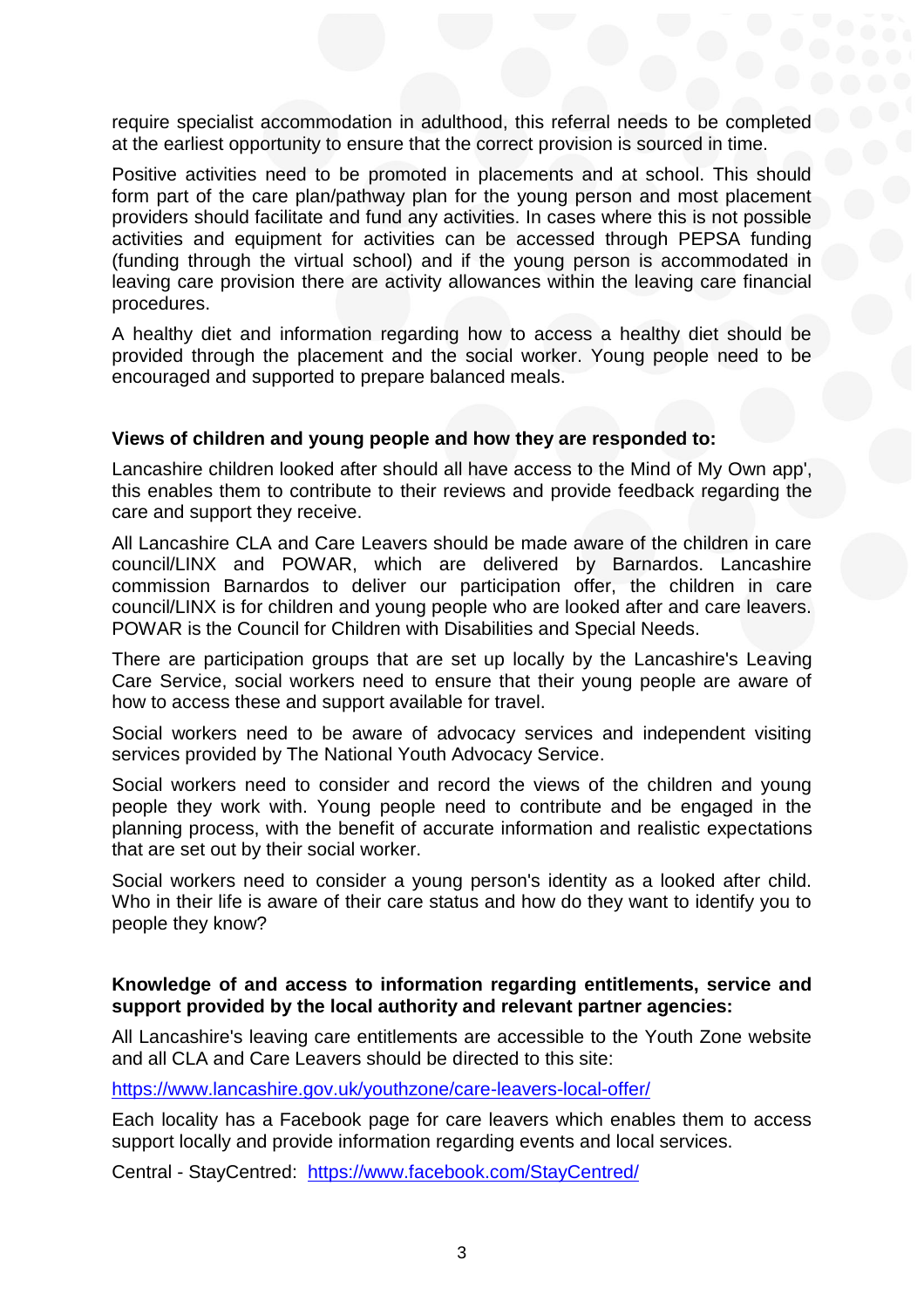North - NorthView4U: <https://www.facebook.com/NorthView4U/>

East – EastSide4U: <https://www.facebook.com/EastSide4U/>

Lancashire are currently working with multi-agency partners to develop a Local Offer for each district across the County. This is a requirement set out in the Children and Social Work Act 2017 and needs to be available to young people before the end of 2018. The Local Offer will place corporate parenting responsibility on other organisations who will need to publish the service they provide to care leavers. This information will be collated alongside the Local Authority's offer to care leavers in an accessible format, for all young people to view. Social workers need to familiarise themselves with the progress of the local offer and support to their young people to have up to date information.

#### **High aspirations for children looked after and care leavers:**

Social workers need to undertake Personal Education Plans (PEP) every term to monitor the educational progress of children in our care and access any additional support required with support of the Virtual School. PEPs need to be completed until the end of year 13 for all children looked after and care leavers.

Changes in school should be avoided, unless it is in the interests of a child's education. Moves at key points during a child's education should not be considered, unless in exceptional circumstances.

Children should be spoken to about their aspirations and career advice provided. Children should be encouraged to visit university campuses and explore higher education options.

Consultation with children and young people has highlighted that children being taken out of classes for CLA reviews and PEP meetings, causes significant issues in school due to missing key pieces of classroom information and unwanted attention from their peers regarding the reason for their absence.

Social workers are able to access the Employment Support Team for young people who are interested in employment, training, further education and apprenticeship options.

#### **Promoting stable placements, relationships and education/employment:**

Social workers need to work alongside placement providers to promote the continuation of placement that meet the child's needs. There should be an understanding of what support is available to the placement and how to access that and what the placement is obliged to provide that child, to avoid duplication of provision and expenditure.

Realistic and detailed placement plans needs to be in place with the correct delegated authority and contingency planning from the outset.

Social workers should respond to placements issues promptly. Contact planning should take into account the placement's capacity to support, ensure that the placement are promoting and supporting family contact without placing unrealistic expectations on carers.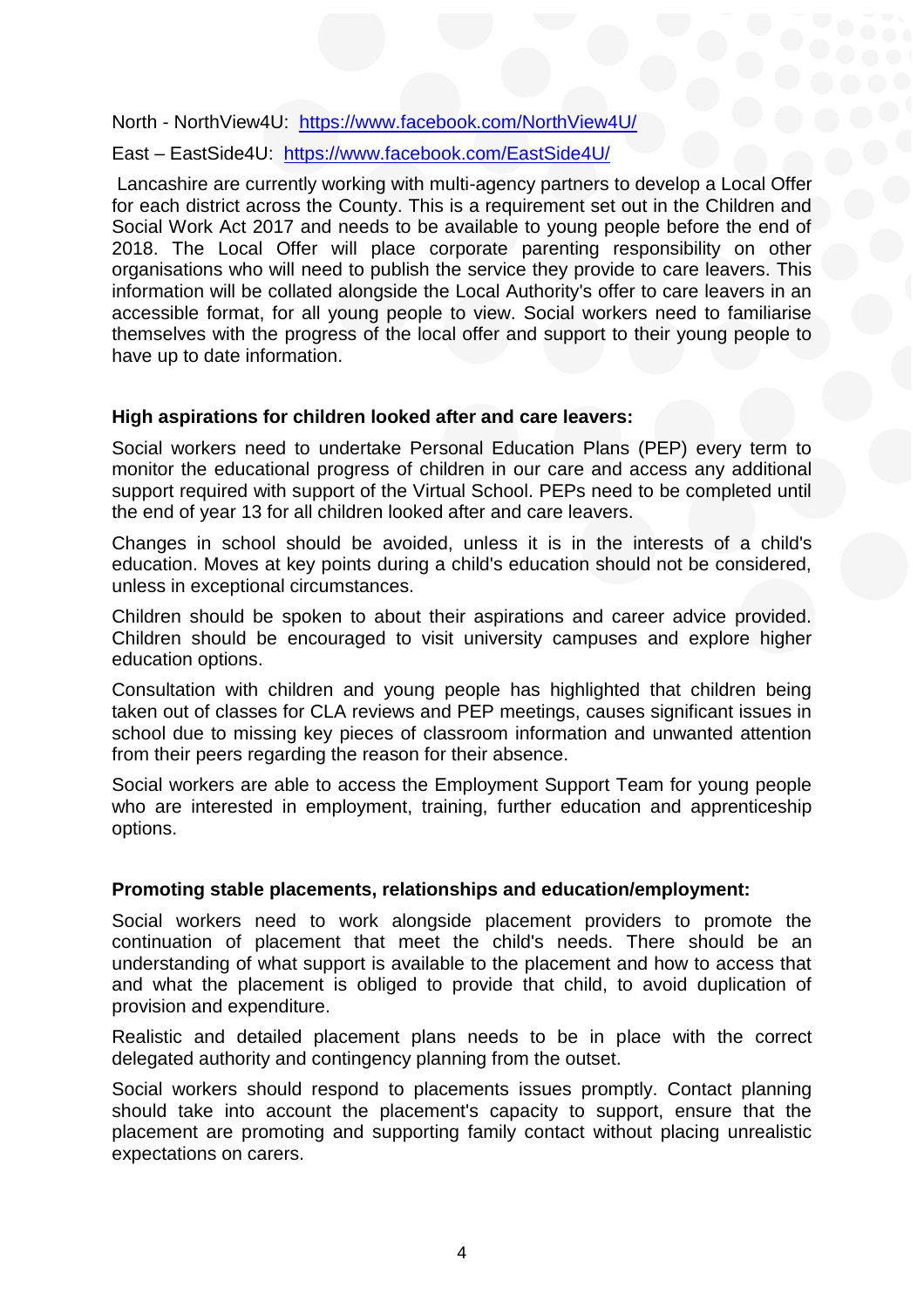A social worker's relationship with a child on their case load is key, being reliable and not cancelling visits to children holds significant importance. Consultation with children looked after and care leavers has repeatedly shown us that feeling 'let down' by workers cancelling or being late has a significant impact on their ability to engage.

Social workers need to consider the importance of friendships and the support we offer to young people who may not live close to their friends. Carers need to be encouraged to have school friends' home for dinner and sleepovers to promote normative peer relationships. Risk within friendships should be managed in a balanced way.

Family contact needs to be reviewed regularly. Any restrictions that are in place should be considered in line with the child's age and level of maturity.

#### **Preparation for adult life and independence:**

Preparation for independence starts as soon as a child comes into care. Children and carers need to be prepared, at an age appropriate level, for what comes next, what support is available and what the realistic options are.

Conversations with foster carers regarding Staying Put should take place from the time the child is placed, when the placement is ratified as permanent, with more robust conversations taking place as the child reaches 16. Young people need very clear information about what Staying Put is. Recent feedback we have received indicates that some young people are deterred from this option as they believe they are obligated to remain there until they are 21, when in fact this is a mutual agreement that can end at any time.

If a young person is in year 13 of education when they turn 18, a foster placement will be fully funded until the end of the academic year. Social Workers need to liaise closely with Independent Fostering Agency regarding the requirement for a service from the agency and the cost of the placement should be adjusted accordingly.

Social workers need to familiarise themselves with accommodation options for care leavers to ensure their young people's expectations are managed appropriately. The options are as follows:

- Staying Put with former foster carers; this is the preferred options for children in foster care. Young people in other kinds of placement can request Staying Put prior to their  $18<sup>th</sup>$  birthday, a placement search for a foster carer, who would consider this option, would need to be undertaken. Staying Put Procedures can be found at Chapter 6.8.2 of the Children's Services Manual; <https://www.proceduresonline.com/lancashirecsc/contents.html>
- Shared Lives; for young people who have additional needs and have been assessed by Adult Transitions. A young person's foster carers can be assessed to be Shared Lives carers and in these circumstances this would be the preferred option, as this offers more long term accommodation and more support for the carers. Shared Lives carers can also be sourced outside of existing fostering arrangements.
- Residential Children's Home/Staying Close; staying put does not apply to residential placements. Children need to be encouraged to move onto more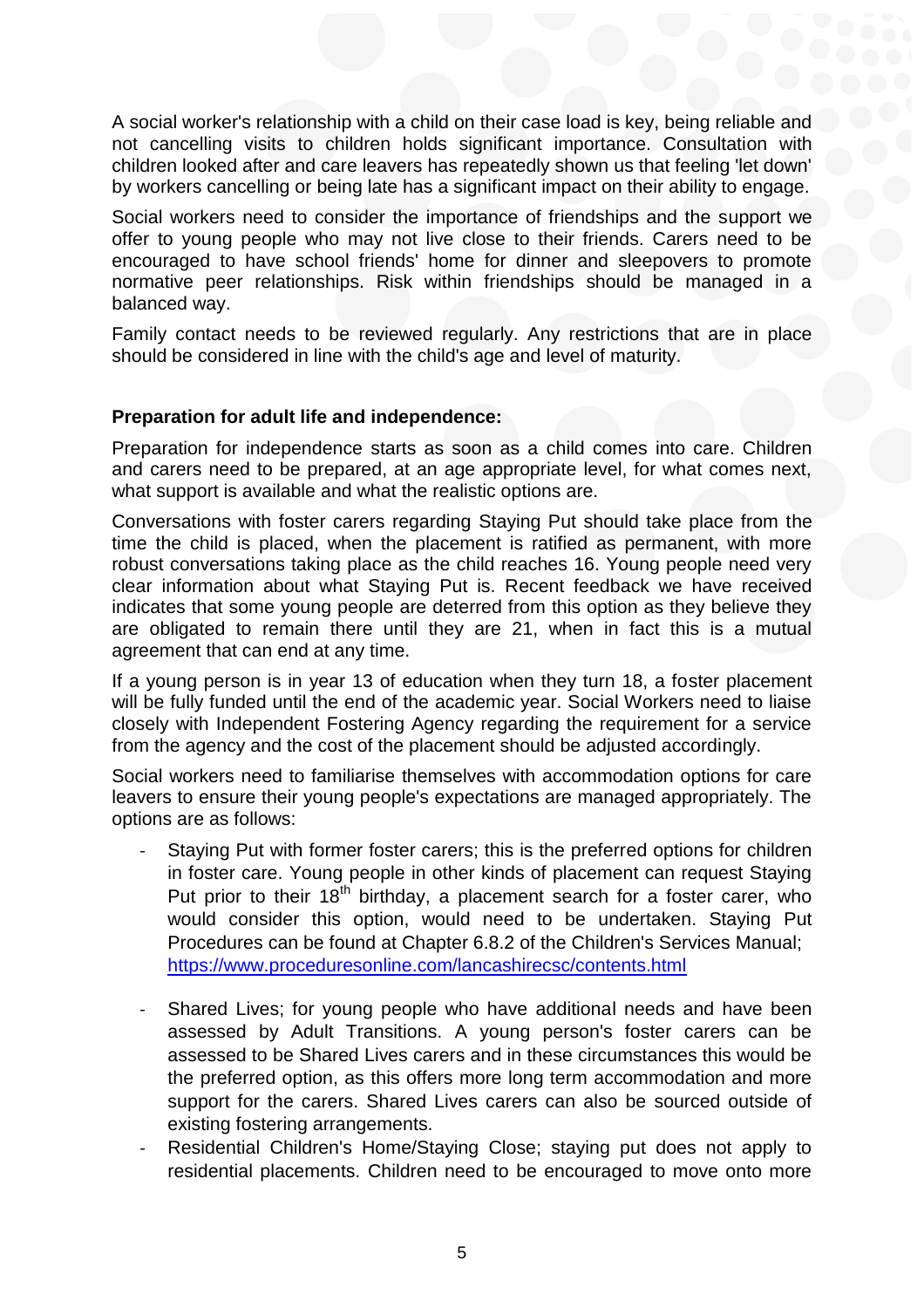independent accommodation prior to their 18<sup>th</sup> birthday. There are specific challenges in preparing a young person for independence in a residential setting and a period in supported lodging/supported accommodation/semi independence while being a looked after child is often more beneficial. There are plans nationally to introduce Staying Close, this is where a young person moves into independence close to their children's home and is supported by staff from the home in the community. Although we are able to implement informal arrangements with this in mind, LCC have not implemented a Staying Close strategy at this time.

- Leaving Care Providers Block Contracted Services; Lancashire have commissioned a number of leaving care placements across county, in which the support element has been funded up front as part of a block contract. These placements include supported accommodation of varying sizes and support hours and supported lodgings. These placements should always be considered first when looking for a leaving care placement for a looked after child. This is because these placements are affordable for young people post 18 and they have links to the local district councils who can access independent accommodation and support in move on planning. Leaving Care placements should never be sourced by the social worker directly, an Access to Resource Team (ART) referral should be made on every occasion.
- Leaving Care Providers Agency; these providers should be considered in the event other options are not available. These placements are often more appealing to young people as they can offer self-contained accommodation. It is important to ensure that if this kind of provision is sourced that it will be affordable for the young person post 18 and to consider whether the young person is able to maintain a tenancy to a standard that would convince a private landlord to allow them to take over the tenancy. These placement are often more flexible in terms of admissions and may take more complex young people. The standard of accommodation and quality of support, needs to be closely monitored through placement planning and CLA statutory processes. These placements are not Ofsted regulated and the North West's framework and LCC's capacity to monitor is limited.
- Independent living social housing: the aim for the majority of young people is to support them to a stage where independent living is successful. Children looked after should register with local district council's housing advice at the age of 16, with their application details kept up to date and housing options meeting taking place at 17 ½. Most housing associations require pre tenancy training (this can be covered through ASDAN) and a financial assessment before access to this form of accommodation is granted. Children in care need to be aware at the earliest stage that social housing will not be available to them if they are not in some form of Education, Employment or Training (EET), as the financial assessment precludes people who are in receipt of basic benefit rates for that age group (despite the higher rate of housing benefit they receive due to their care leaver status). Social housing is the preferred option as there is much more stability and security in this accommodation and rent rates are affordable in the longer term.